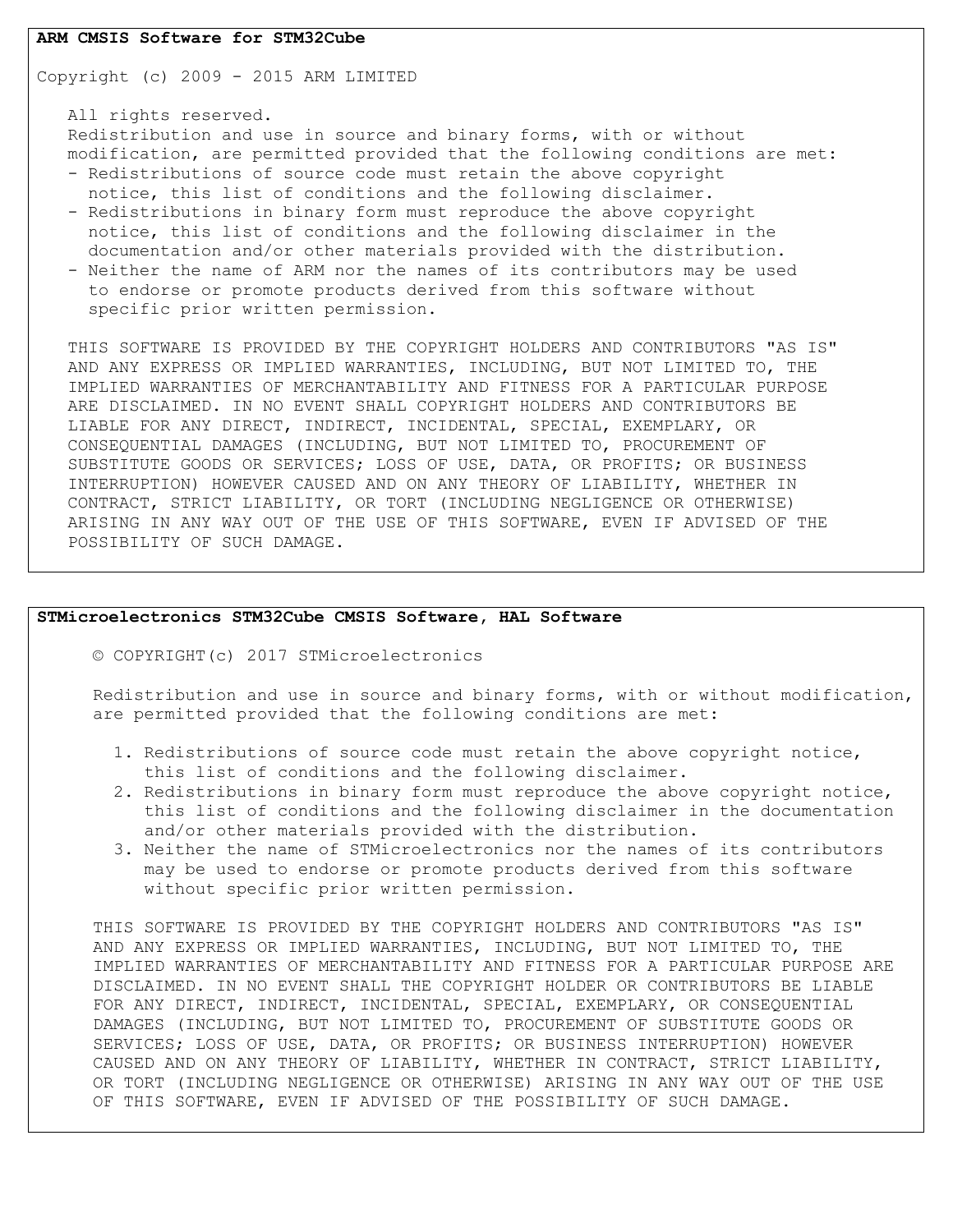## **FreeRTOS**

The FreeRTOS open source license covers the FreeRTOS source files, which are located in the /FreeRTOS/Source directory of the official FreeRTOS download. It also covers most of the source files in the demo application projects, which are located in the /FreeRTOS/Demo directory of the official FreeRTOS download. The demo projects may also include third party software that is not part of FreeRTOS and is licensed separately to FreeRTOS. Examples of third party software includes header files provided by chip or tools vendors, linker scripts, peripheral drivers, etc. All the software in subdirectories of the /FreeRTOS directory is either open source or distributed with permission, and is free for use. For the avoidance of doubt, refer to the comments at the top of each source file.

----------------------------------------------------------------------------

NOTE: The modification to the GPL is included to allow you to distribute a combined work that includes FreeRTOS without being obliged to provide the source code for proprietary components.

----------------------------------------------------------------------------

Applying to FreeRTOS V8.2.3 up to the latest version, the FreeRTOS GPL Exception Text follows:

Any FreeRTOS \*source code\*, whether modified or in it's original release form, or whether in whole or in part, can only be distributed by you under the terms of the GNU General Public License plus this exception. An independent module is a module which is not derived from or based on FreeRTOS.

Clause 1:

Linking FreeRTOS with other modules is making a combined work based on FreeRTOS. Thus, the terms and conditions of the GNU General Public License V2 cover the whole combination.

As a special exception, the copyright holders of FreeRTOS give you permission to link FreeRTOS with independent modules to produce a statically linked executable, regardless of the license terms of these independent modules, and to copy and distribute the resulting executable under terms of your choice, provided that you also meet, for each linked independent module, the terms and conditions of the license of that module. An independent module is a module which is not derived from or based on FreeRTOS.

Clause 2:

FreeRTOS may not be used for any competitive or comparative purpose, including the publication of any form of run time or compile time metric, without the express permission of Real Time Engineers Ltd. (this is the norm within the industry and is intended to ensure information accuracy).

--------------------------------------------------------------------

The standard GPL V2 text: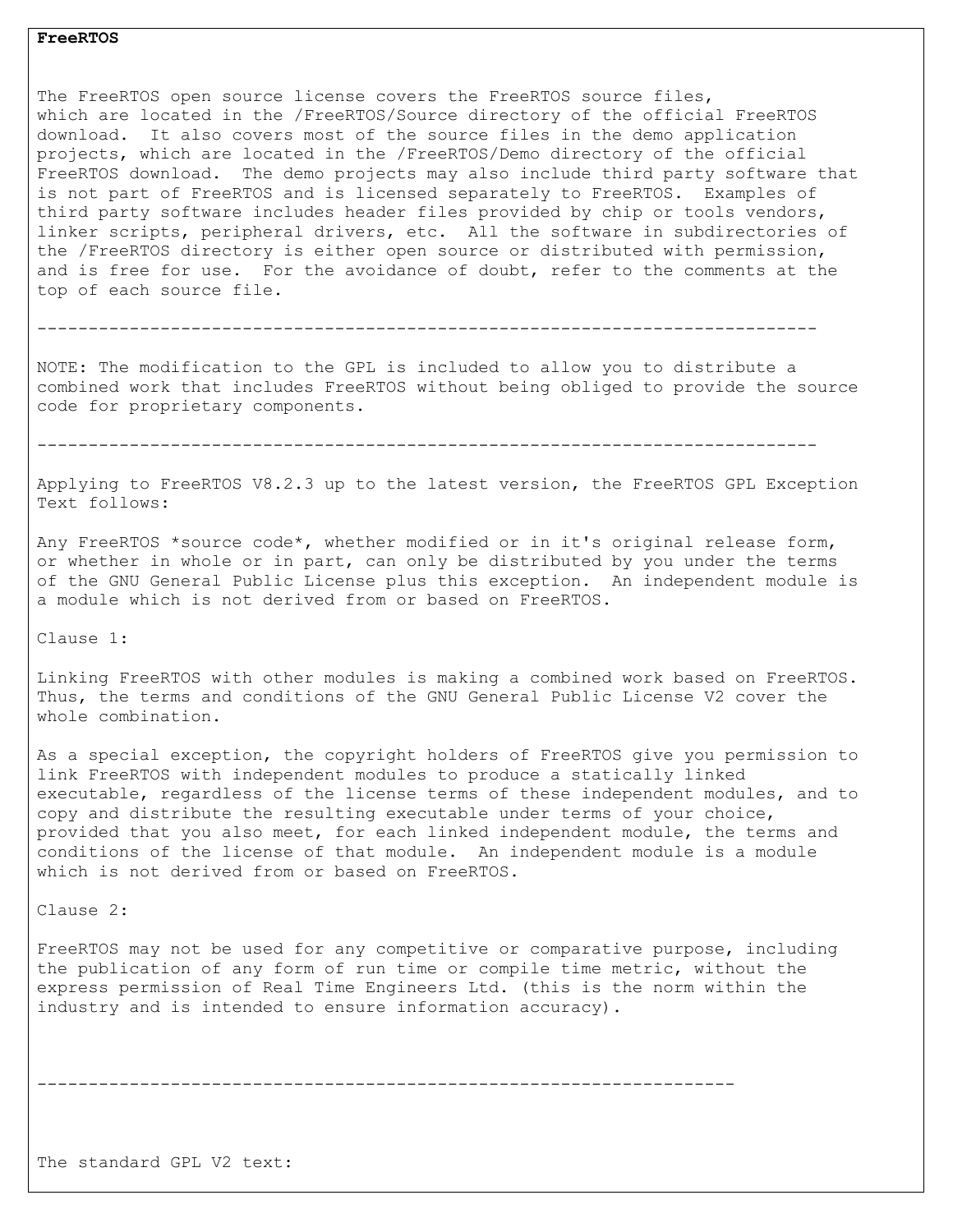GNU GENERAL PUBLIC LICENSE Version 2, June 1991

Copyright (C) 1989, 1991 Free Software Foundation, Inc. 59 Temple Place, Suite 330, Boston, MA 02111-1307 USA Everyone is permitted to copy and distribute verbatim copies of this license document, but changing it is not allowed.

#### Preamble

 The licenses for most software are designed to take away your freedom to share and change it. By contrast, the GNU General Public License is intended to guarantee your freedom to share and change free software--to make sure the software is free for all its users. This General Public License applies to most of the Free Software Foundation's software and to any other program whose authors commit to using it. (Some other Free Software Foundation software is covered by the GNU Library General Public License instead.) You can apply it to your programs, too.

When we speak of free software, we are referring to freedom, not price. Our General Public Licenses are designed to make sure that you have the freedom to distribute copies of free software (and charge for this service if you wish), that you receive source code or can get it if you want it, that you can change the software or use pieces of it in new free programs; and that you know you can do these things.

 To protect your rights, we need to make restrictions that forbid anyone to deny you these rights or to ask you to surrender the rights. These restrictions translate to certain responsibilities for you if you distribute copies of the software, or if you modify it.

 For example, if you distribute copies of such a program, whether gratis or for a fee, you must give the recipients all the rights that you have. You must make sure that they, too, receive or can get the source code. And you must show them these terms so they know their rights.

We protect your rights with two steps: (1) copyright the software, and (2) offer you this license which gives you legal permission to copy, distribute and/or modify the software.

 Also, for each author's protection and ours, we want to make certain that everyone understands that there is no warranty for this free software. If the software is modified by someone else and passed on, we want its recipients to know that what they have is not the original, so that any problems introduced by others will not reflect on the original authors' reputations.

 Finally, any free program is threatened constantly by software patents. We wish to avoid the danger that redistributors of a free program will individually obtain patent licenses, in effect making the program proprietary. To prevent this, we have made it clear that any patent must be licensed for everyone's free use or not licensed at all.

 The precise terms and conditions for copying, distribution and modification follow.

GNU GENERAL PUBLIC LICENSE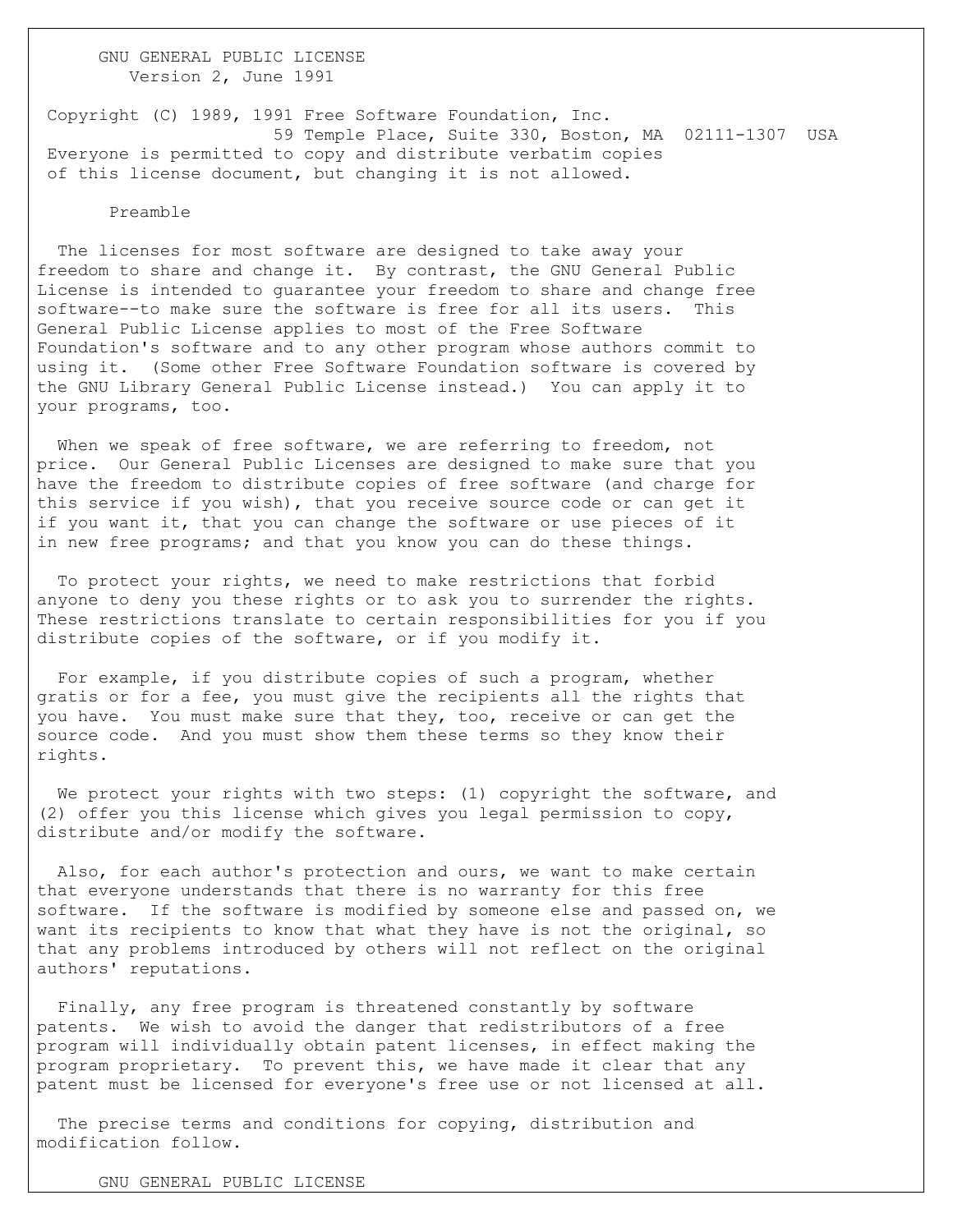## TERMS AND CONDITIONS FOR COPYING, DISTRIBUTION AND MODIFICATION

 0. This License applies to any program or other work which contains a notice placed by the copyright holder saying it may be distributed under the terms of this General Public License. The "Program", below, refers to any such program or work, and a "work based on the Program" means either the Program or any derivative work under copyright law: that is to say, a work containing the Program or a portion of it, either verbatim or with modifications and/or translated into another language. (Hereinafter, translation is included without limitation in the term "modification".) Each licensee is addressed as "you".

Activities other than copying, distribution and modification are not covered by this License; they are outside its scope. The act of running the Program is not restricted, and the output from the Program is covered only if its contents constitute a work based on the Program (independent of having been made by running the Program). Whether that is true depends on what the Program does.

 1. You may copy and distribute verbatim copies of the Program's source code as you receive it, in any medium, provided that you conspicuously and appropriately publish on each copy an appropriate copyright notice and disclaimer of warranty; keep intact all the notices that refer to this License and to the absence of any warranty; and give any other recipients of the Program a copy of this License along with the Program.

You may charge a fee for the physical act of transferring a copy, and you may at your option offer warranty protection in exchange for a fee.

 2. You may modify your copy or copies of the Program or any portion of it, thus forming a work based on the Program, and copy and distribute such modifications or work under the terms of Section 1 above, provided that you also meet all of these conditions:

 a) You must cause the modified files to carry prominent notices stating that you changed the files and the date of any change.

 b) You must cause any work that you distribute or publish, that in whole or in part contains or is derived from the Program or any part thereof, to be licensed as a whole at no charge to all third parties under the terms of this License.

 c) If the modified program normally reads commands interactively when run, you must cause it, when started running for such interactive use in the most ordinary way, to print or display an announcement including an appropriate copyright notice and a notice that there is no warranty (or else, saying that you provide a warranty) and that users may redistribute the program under these conditions, and telling the user how to view a copy of this License. (Exception: if the Program itself is interactive but does not normally print such an announcement, your work based on the Program is not required to print an announcement.)

These requirements apply to the modified work as a whole. If identifiable sections of that work are not derived from the Program, and can be reasonably considered independent and separate works in themselves, then this License, and its terms, do not apply to those sections when you distribute them as separate works. But when you distribute the same sections as part of a whole which is a work based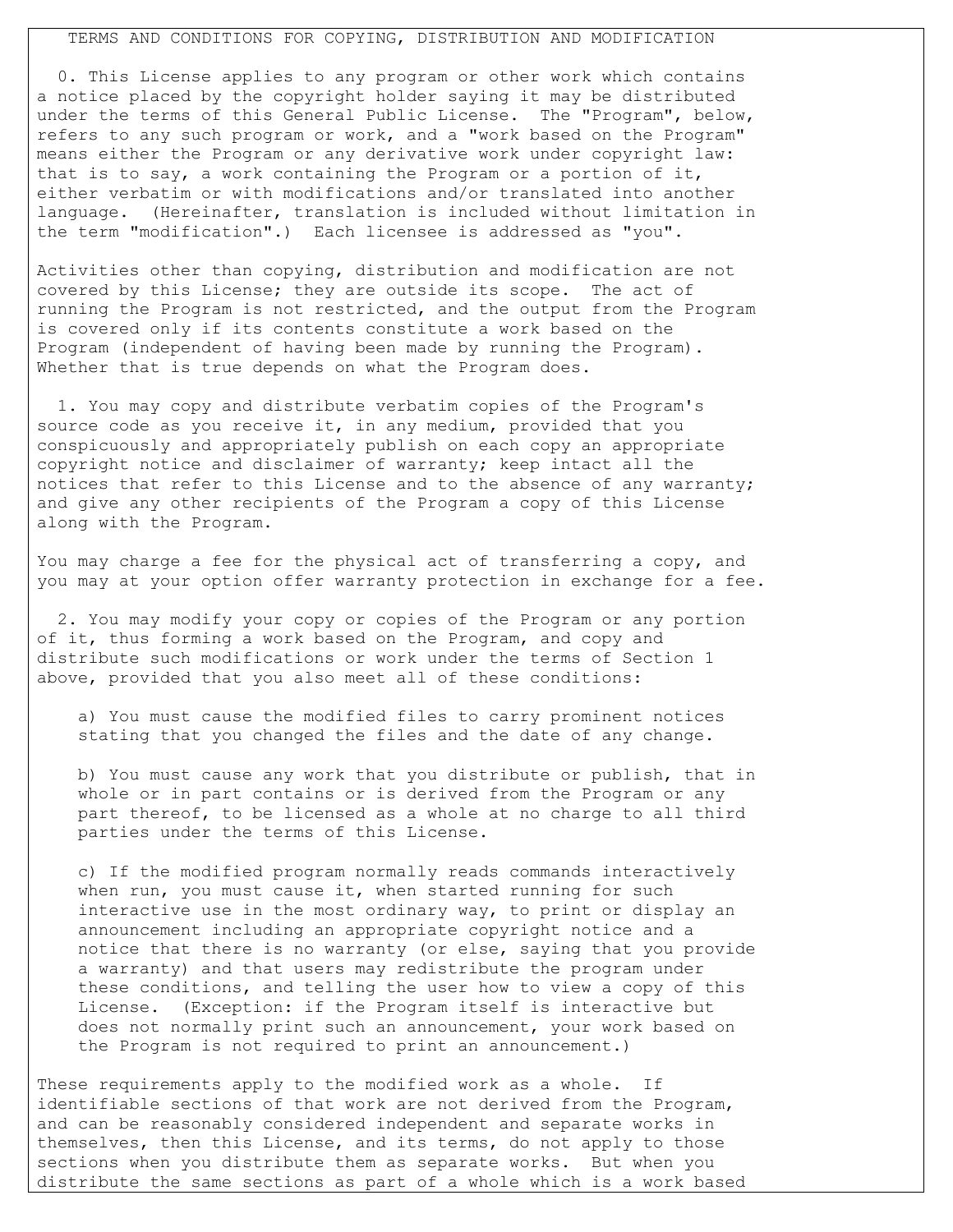on the Program, the distribution of the whole must be on the terms of this License, whose permissions for other licensees extend to the entire whole, and thus to each and every part regardless of who wrote it.

Thus, it is not the intent of this section to claim rights or contest your rights to work written entirely by you; rather, the intent is to exercise the right to control the distribution of derivative or collective works based on the Program.

In addition, mere aggregation of another work not based on the Program with the Program (or with a work based on the Program) on a volume of a storage or distribution medium does not bring the other work under the scope of this License.

 3. You may copy and distribute the Program (or a work based on it, under Section 2) in object code or executable form under the terms of Sections 1 and 2 above provided that you also do one of the following:

 a) Accompany it with the complete corresponding machine-readable source code, which must be distributed under the terms of Sections 1 and 2 above on a medium customarily used for software interchange; or,

 b) Accompany it with a written offer, valid for at least three years, to give any third party, for a charge no more than your cost of physically performing source distribution, a complete machine-readable copy of the corresponding source code, to be distributed under the terms of Sections 1 and 2 above on a medium customarily used for software interchange; or,

 c) Accompany it with the information you received as to the offer to distribute corresponding source code. (This alternative is allowed only for noncommercial distribution and only if you received the program in object code or executable form with such an offer, in accord with Subsection b above.)

The source code for a work means the preferred form of the work for making modifications to it. For an executable work, complete source code means all the source code for all modules it contains, plus any associated interface definition files, plus the scripts used to control compilation and installation of the executable. However, as a special exception, the source code distributed need not include anything that is normally distributed (in either source or binary form) with the major components (compiler, kernel, and so on) of the operating system on which the executable runs, unless that component itself accompanies the executable.

If distribution of executable or object code is made by offering access to copy from a designated place, then offering equivalent access to copy the source code from the same place counts as distribution of the source code, even though third parties are not compelled to copy the source along with the object code.

 4. You may not copy, modify, sublicense, or distribute the Program except as expressly provided under this License. Any attempt otherwise to copy, modify, sublicense or distribute the Program is void, and will automatically terminate your rights under this License. However, parties who have received copies, or rights, from you under this License will not have their licenses terminated so long as such parties remain in full compliance.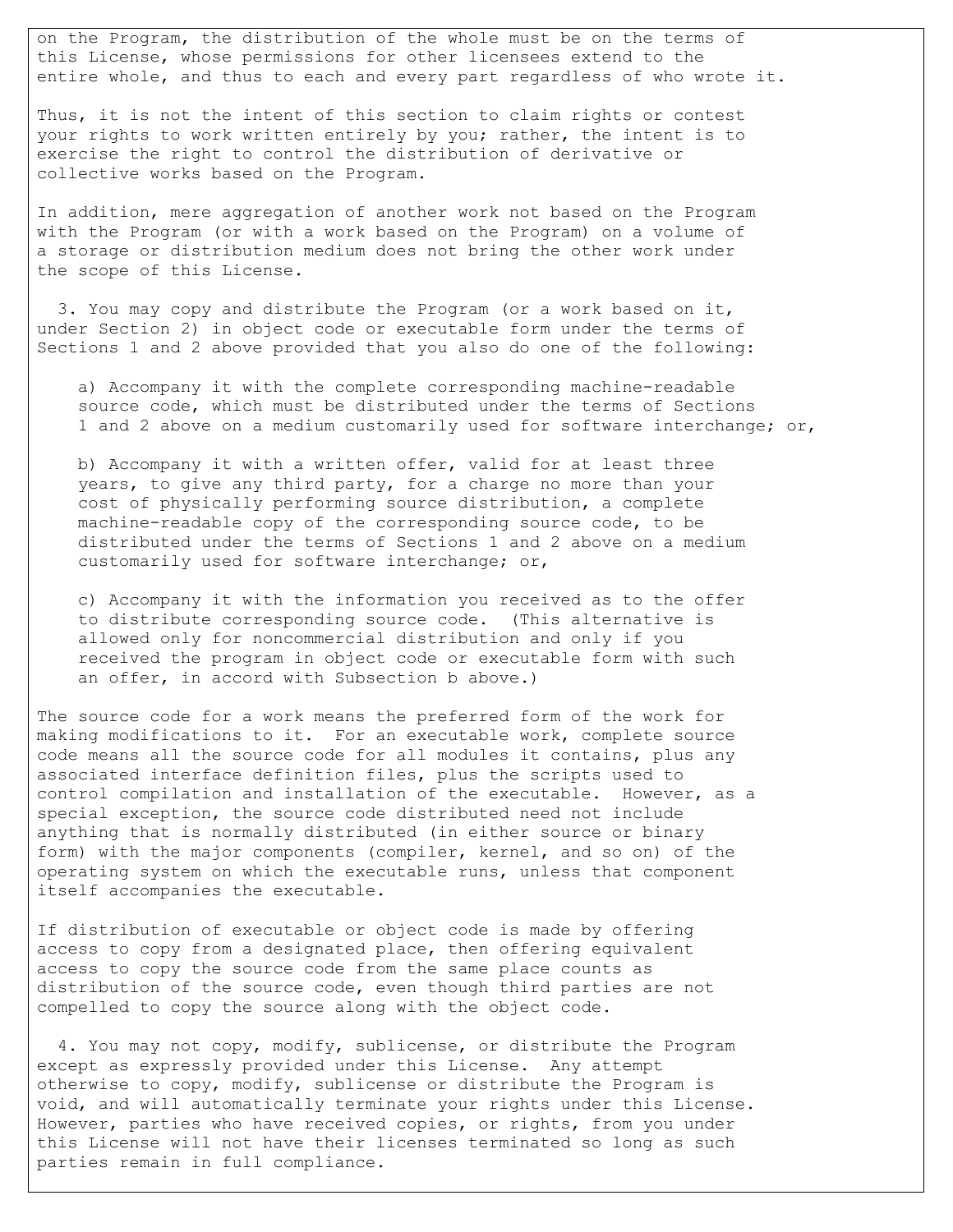5. You are not required to accept this License, since you have not signed it. However, nothing else grants you permission to modify or distribute the Program or its derivative works. These actions are prohibited by law if you do not accept this License. Therefore, by modifying or distributing the Program (or any work based on the Program), you indicate your acceptance of this License to do so, and all its terms and conditions for copying, distributing or modifying the Program or works based on it.

 6. Each time you redistribute the Program (or any work based on the Program), the recipient automatically receives a license from the original licensor to copy, distribute or modify the Program subject to these terms and conditions. You may not impose any further restrictions on the recipients' exercise of the rights granted herein. You are not responsible for enforcing compliance by third parties to this License.

 7. If, as a consequence of a court judgment or allegation of patent infringement or for any other reason (not limited to patent issues), conditions are imposed on you (whether by court order, agreement or otherwise) that contradict the conditions of this License, they do not excuse you from the conditions of this License. If you cannot distribute so as to satisfy simultaneously your obligations under this License and any other pertinent obligations, then as a consequence you may not distribute the Program at all. For example, if a patent license would not permit royalty-free redistribution of the Program by all those who receive copies directly or indirectly through you, then the only way you could satisfy both it and this License would be to refrain entirely from distribution of the Program.

If any portion of this section is held invalid or unenforceable under any particular circumstance, the balance of the section is intended to apply and the section as a whole is intended to apply in other circumstances.

It is not the purpose of this section to induce you to infringe any patents or other property right claims or to contest validity of any such claims; this section has the sole purpose of protecting the integrity of the free software distribution system, which is implemented by public license practices. Many people have made generous contributions to the wide range of software distributed through that system in reliance on consistent application of that system; it is up to the author/donor to decide if he or she is willing to distribute software through any other system and a licensee cannot impose that choice.

This section is intended to make thoroughly clear what is believed to be a consequence of the rest of this License.

 8. If the distribution and/or use of the Program is restricted in certain countries either by patents or by copyrighted interfaces, the original copyright holder who places the Program under this License may add an explicit geographical distribution limitation excluding those countries, so that distribution is permitted only in or among countries not thus excluded. In such case, this License incorporates the limitation as if written in the body of this License.

 9. The Free Software Foundation may publish revised and/or new versions of the General Public License from time to time. Such new versions will be similar in spirit to the present version, but may differ in detail to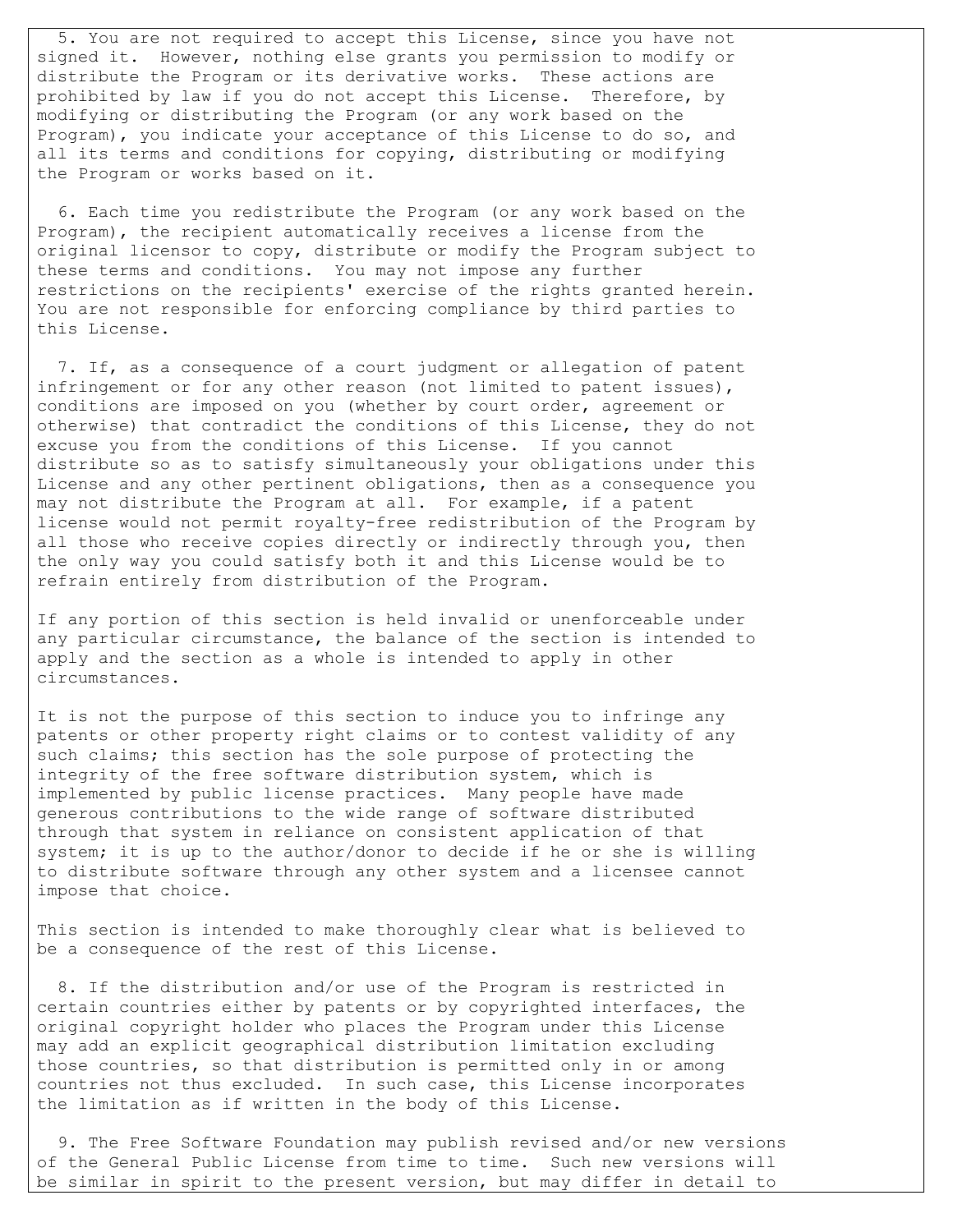address new problems or concerns.

Each version is given a distinguishing version number. If the Program specifies a version number of this License which applies to it and "any later version", you have the option of following the terms and conditions either of that version or of any later version published by the Free Software Foundation. If the Program does not specify a version number of this License, you may choose any version ever published by the Free Software Foundation.

 10. If you wish to incorporate parts of the Program into other free programs whose distribution conditions are different, write to the author to ask for permission. For software which is copyrighted by the Free Software Foundation, write to the Free Software Foundation; we sometimes make exceptions for this. Our decision will be guided by the two goals of preserving the free status of all derivatives of our free software and of promoting the sharing and reuse of software generally.

## NO WARRANTY

 11. BECAUSE THE PROGRAM IS LICENSED FREE OF CHARGE, THERE IS NO WARRANTY FOR THE PROGRAM, TO THE EXTENT PERMITTED BY APPLICABLE LAW. EXCEPT WHEN OTHERWISE STATED IN WRITING THE COPYRIGHT HOLDERS AND/OR OTHER PARTIES PROVIDE THE PROGRAM "AS IS" WITHOUT WARRANTY OF ANY KIND, EITHER EXPRESSED OR IMPLIED, INCLUDING, BUT NOT LIMITED TO, THE IMPLIED WARRANTIES OF MERCHANTABILITY AND FITNESS FOR A PARTICULAR PURPOSE. THE ENTIRE RISK AS TO THE QUALITY AND PERFORMANCE OF THE PROGRAM IS WITH YOU. SHOULD THE PROGRAM PROVE DEFECTIVE, YOU ASSUME THE COST OF ALL NECESSARY SERVICING, REPAIR OR CORRECTION.

 12. IN NO EVENT UNLESS REQUIRED BY APPLICABLE LAW OR AGREED TO IN WRITING WILL ANY COPYRIGHT HOLDER, OR ANY OTHER PARTY WHO MAY MODIFY AND/OR REDISTRIBUTE THE PROGRAM AS PERMITTED ABOVE, BE LIABLE TO YOU FOR DAMAGES, INCLUDING ANY GENERAL, SPECIAL, INCIDENTAL OR CONSEQUENTIAL DAMAGES ARISING OUT OF THE USE OR INABILITY TO USE THE PROGRAM (INCLUDING BUT NOT LIMITED TO LOSS OF DATA OR DATA BEING RENDERED INACCURATE OR LOSSES SUSTAINED BY YOU OR THIRD PARTIES OR A FAILURE OF THE PROGRAM TO OPERATE WITH ANY OTHER PROGRAMS), EVEN IF SUCH HOLDER OR OTHER PARTY HAS BEEN ADVISED OF THE POSSIBILITY OF SUCH DAMAGES.

## END OF TERMS AND CONDITIONS

How to Apply These Terms to Your New Programs

 If you develop a new program, and you want it to be of the greatest possible use to the public, the best way to achieve this is to make it free software which everyone can redistribute and change under these terms.

 To do so, attach the following notices to the program. It is safest to attach them to the start of each source file to most effectively convey the exclusion of warranty; and each file should have at least the "copyright" line and a pointer to where the full notice is found.

 <one line to give the program's name and a brief idea of what it does.> Copyright (C) <year> <name of author>

 This program is free software; you can redistribute it and/or modify it under the terms of the GNU General Public License\*\* as published by the Free Software Foundation; either version 2 of the License, or (at your option) any later version.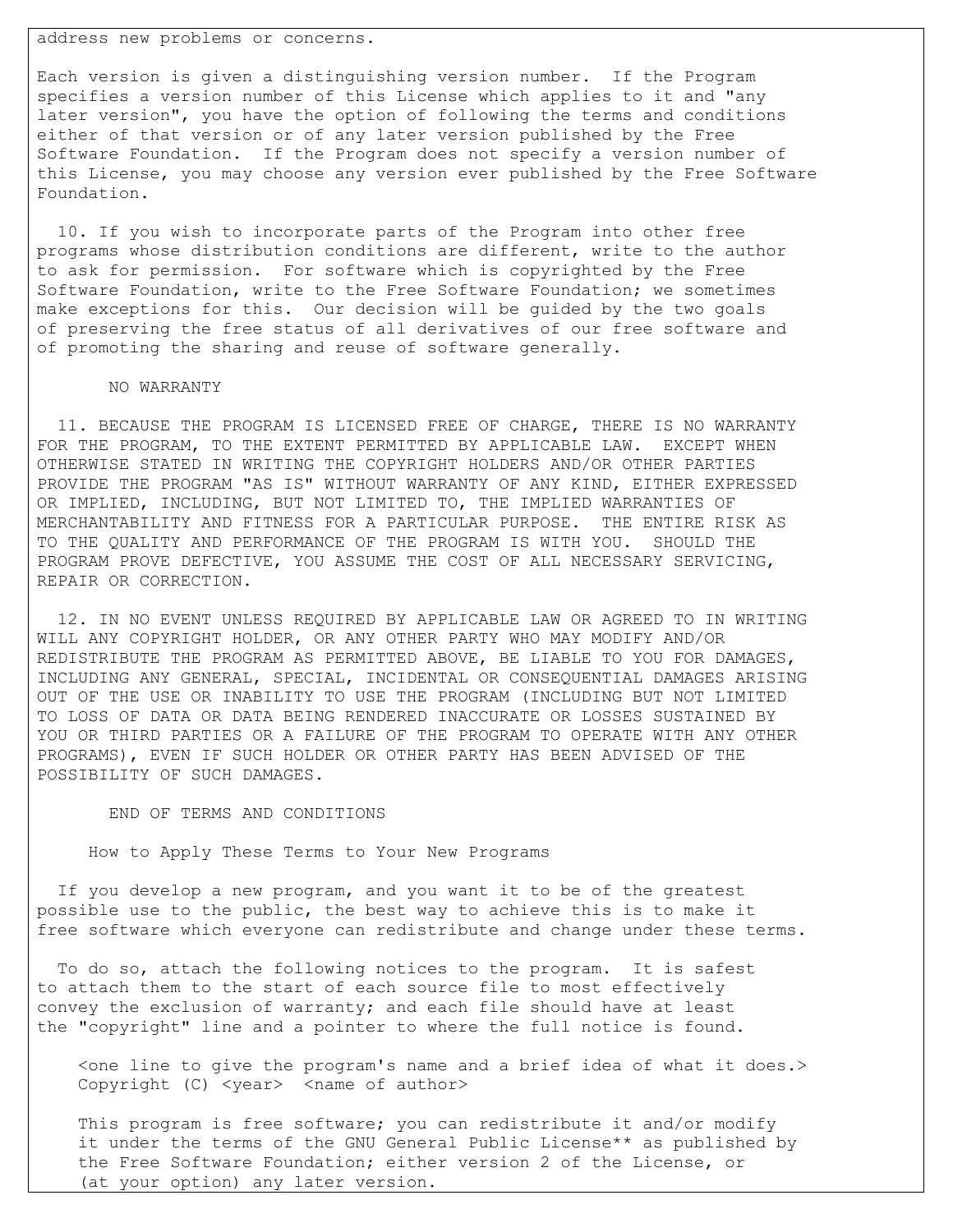This program is distributed in the hope that it will be useful, but WITHOUT ANY WARRANTY; without even the implied warranty of MERCHANTABILITY or FITNESS FOR A PARTICULAR PURPOSE. See the GNU General Public License for more details.

 You should have received a copy of the GNU General Public License along with this program; if not, write to the Free Software Foundation, Inc., 59 Temple Place, Suite 330, Boston, MA 02111-1307 USA

Also add information on how to contact you by electronic and paper mail.

If the program is interactive, make it output a short notice like this when it starts in an interactive mode:

 Gnomovision version 69, Copyright (C) year name of author Gnomovision comes with ABSOLUTELY NO WARRANTY; for details type `show w'. This is free software, and you are welcome to redistribute it under certain conditions; type `show c' for details.

The hypothetical commands `show w' and `show c' should show the appropriate parts of the General Public License. Of course, the commands you use may be called something other than `show w' and `show c'; they could even be mouse-clicks or menu items--whatever suits your program.

You should also get your employer (if you work as a programmer) or your school, if any, to sign a "copyright disclaimer" for the program, if necessary. Here is a sample; alter the names:

 Yoyodyne, Inc., hereby disclaims all copyright interest in the program `Gnomovision' (which makes passes at compilers) written by James Hacker.

 <signature of Ty Coon>, 1 April 1989 Ty Coon, President of Vice

This General Public License does not permit incorporating your program into proprietary programs. If your program is a subroutine library, you may consider it more useful to permit linking proprietary applications with the library. If this is what you want to do, use the GNU Library General Public License instead of this License.

## **STMicroelectronics FreeRTOS port**

Portions Copyright 2016 STMicroelectronics International N.V. All rights reserved. Portions Copyright (C) 2016 Real Time Engineers Ltd, All rights reserved

Redistribution and use in source and binary forms, with or without modification, are permitted, provided that the following conditions are met:

1. Redistribution of source code must retain the above copyright notice, this list of conditions and the following disclaimer.

2. Redistributions in binary form must reproduce the above copyright notice, this list of conditions and the following disclaimer in the documentation and/or other materials provided with the distribution.

3. Neither the name of STMicroelectronics nor the names of other contributors to this software may be used to endorse or promote products derived from this software without specific written permission.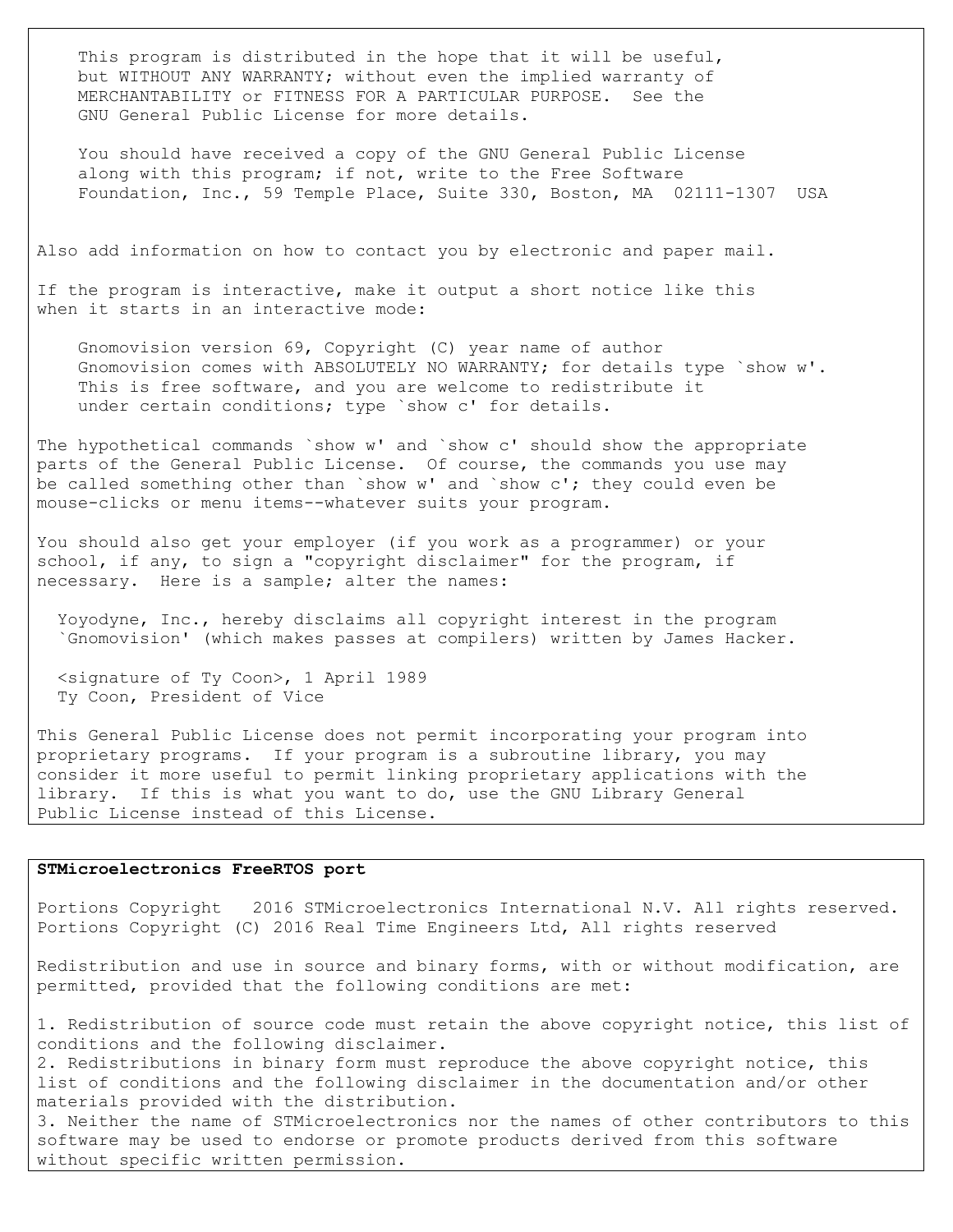4. This software, including modifications and/or derivative works of this software, must execute solely and exclusively on microcontroller or microprocessor devices manufactured by or for STMicroelectronics. 5. Redistribution and use of this software other than as permitted under this license

is void and will automatically terminate your rights under this license.

THIS SOFTWARE IS PROVIDED BY STMICROELECTRONICS AND CONTRIBUTORS "AS IS" AND ANY EXPRESS, IMPLIED OR STATUTORY WARRANTIES, INCLUDING, BUT NOT LIMITED TO, THE IMPLIED WARRANTIES OF MERCHANTABILITY, FITNESS FOR A PARTICULAR PURPOSE AND NON-INFRINGEMENT OF THIRD PARTY INTELLECTUAL PROPERTY RIGHTS ARE DISCLAIMED TO THE FULLEST EXTENT PERMITTED BY LAW. IN NO EVENT SHALL STMICROELECTRONICS OR CONTRIBUTORS BE LIABLE FOR ANY DIRECT, INDIRECT, INCIDENTAL, SPECIAL, EXEMPLARY, OR CONSEQUENTIAL DAMAGES (INCLUDING, BUT NOT LIMITED TO, PROCUREMENT OF SUBSTITUTE GOODS OR SERVICES; LOSS OF USE, DATA, OR PROFITS; OR BUSINESS INTERRUPTION) HOWEVER CAUSED AND ON ANY THEORY OF LIABILITY, WHETHER IN CONTRACT, STRICT LIABILITY, OR TORT (INCLUDING NEGLIGENCE OR OTHERWISE) ARISING IN ANY WAY OUT OF THE USE OF THIS SOFTWARE, EVEN IF ADVISED OF THE POSSIBILITY OF SUCH DAMAGE.

#### **ARM/STMicroelectronics CMSIS-RTOS API**

Portions Copyright (c) 2013 ARM LIMITED

All rights reserved.

Redistribution and use in source and binary forms, with or without modification, are permitted provided that the following conditions are met:

- Redistributions of source code must retain the above copyright notice, this list of conditions and the following disclaimer.

- Redistributions in binary form must reproduce the above copyright notice, this list of conditions and the following disclaimer in the documentation and/or other materials provided with the distribution.

- Neither the name of ARM nor the names of its contributors may be used to endorse or promote products derived from this software without specific prior written permission.

THIS SOFTWARE IS PROVIDED BY THE COPYRIGHT HOLDERS AND CONTRIBUTORS "AS IS" AND ANY EXPRESS OR IMPLIED WARRANTIES, INCLUDING, BUT NOT LIMITED TO, THE IMPLIED WARRANTIES OF MERCHANTABILITY AND FITNESS FOR A PARTICULAR PURPOSE ARE DISCLAIMED. IN NO EVENT SHALL COPYRIGHT HOLDERS AND CONTRIBUTORS BE LIABLE FOR ANY DIRECT, INDIRECT, INCIDENTAL, SPECIAL, EXEMPLARY, OR CONSEQUENTIAL DAMAGES (INCLUDING, BUT NOT LIMITED TO, PROCUREMENT OF SUBSTITUTE GOODS OR SERVICES; LOSS OF USE, DATA, OR PROFITS; OR BUSINESS INTERRUPTION) HOWEVER CAUSED AND ON ANY THEORY OF LIABILITY, WHETHER IN CONTRACT, STRICT LIABILITY, OR TORT (INCLUDING NEGLIGENCE OR OTHERWISE) ARISING IN ANY WAY OUT OF THE USE OF THIS SOFTWARE, EVEN IF ADVISED OF THE POSSIBILITY OF SUCH DAMAGE.

Portions Copyright 2016 STMicroelectronics International N.V. All rights reserved.

Redistribution and use in source and binary forms, with or without modification, are permitted, provided that the following conditions are met:

1. Redistribution of source code must retain the above copyright notice, this list of conditions and the following disclaimer.

2. Redistributions in binary form must reproduce the above copyright notice, this list of conditions and the following disclaimer in the documentation and/or other materials provided with the distribution.

3. Neither the name of STMicroelectronics nor the names of other contributors to this software may be used to endorse or promote products derived from this software without specific written permission.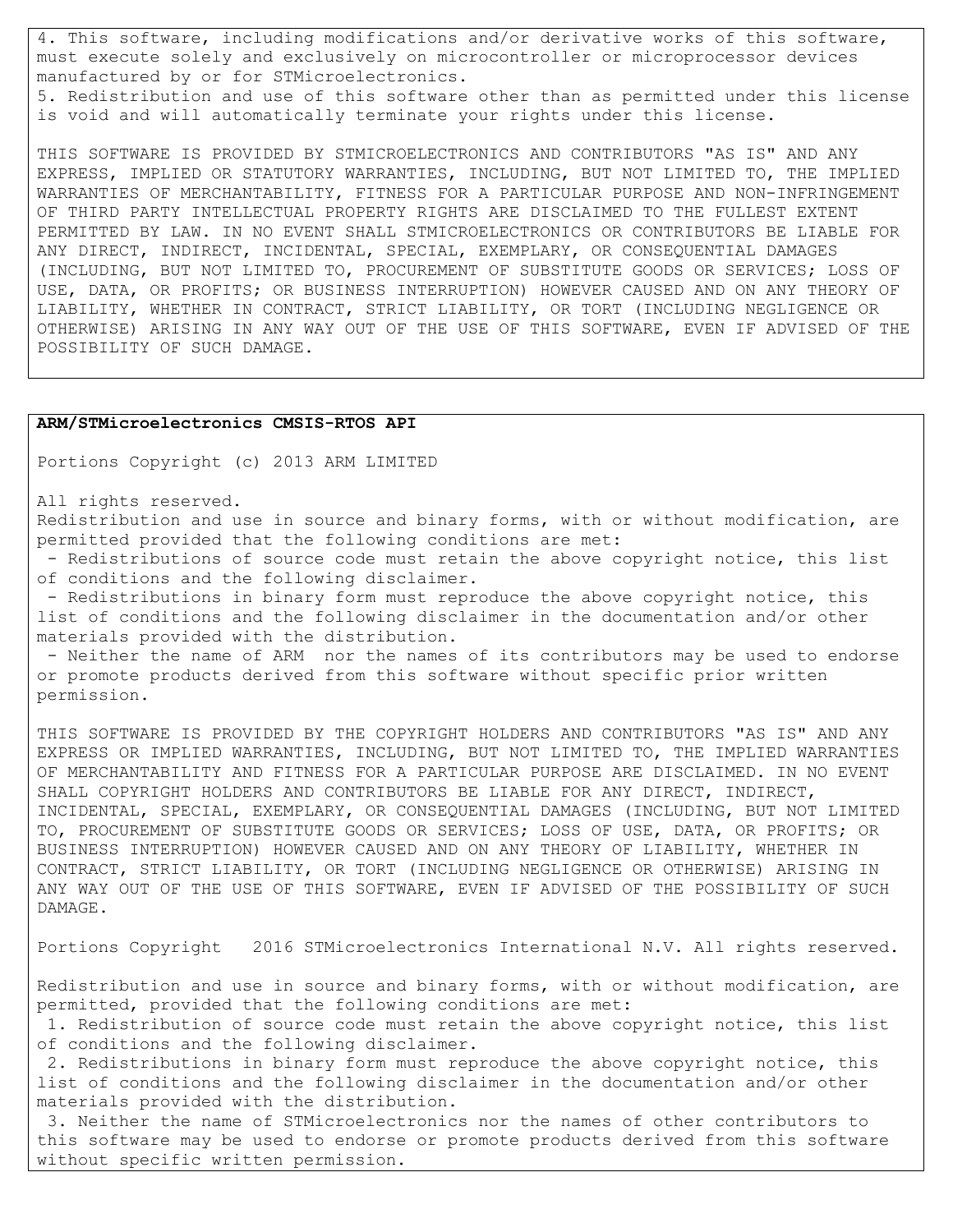4. This software, including modifications and/or derivative works of this software, must execute solely and exclusively on microcontroller or microprocessor devices manufactured by or for STMicroelectronics.

5. Redistribution and use of this software other than as permitted under this license is void and will automatically terminate your rights under this license.

THIS SOFTWARE IS PROVIDED BY STMICROELECTRONICS AND CONTRIBUTORS "AS IS" AND ANY EXPRESS, IMPLIED OR STATUTORY WARRANTIES, INCLUDING, BUT NOT LIMITED TO, THE IMPLIED WARRANTIES OF MERCHANTABILITY, FITNESS FOR A PARTICULAR PURPOSE AND NON-INFRINGEMENT OF THIRD PARTY INTELLECTUAL PROPERTY RIGHTS ARE DISCLAIMED TO THE FULLEST EXTENT PERMITTED BY LAW. IN NO EVENT SHALL STMICROELECTRONICS OR CONTRIBUTORS BE LIABLE FOR ANY DIRECT, INDIRECT, INCIDENTAL, SPECIAL, EXEMPLARY, OR CONSEQUENTIAL DAMAGES (INCLUDING, BUT NOT LIMITED TO, PROCUREMENT OF SUBSTITUTE GOODS OR SERVICES; LOSS OF USE, DATA, OR PROFITS; OR BUSINESS INTERRUPTION) HOWEVER CAUSED AND ON ANY THEORY OF LIABILITY, WHETHER IN CONTRACT, STRICT LIABILITY, OR TORT (INCLUDING NEGLIGENCE OR OTHERWISE) ARISING IN ANY WAY OUT OF THE USE OF THIS SOFTWARE, EVEN IF ADVISED OF THE POSSIBILITY OF SUCH DAMAGE.

# **Miedinger\* font**

Copyright (c) 2015, with Reserved Font Name Miedinger\*.

This Font Software is licensed under the SIL Open Font License, Version 1.1. This license is copied below, and is also available with a FAQ at: http://scripts.sil.org/OFL

----------------------------------------------------------- SIL OPEN FONT LICENSE Version 1.1 - 26 February 2007 -----------------------------------------------------------

## PREAMBLE

The goals of the Open Font License (OFL) are to stimulate worldwide development of collaborative font projects, to support the font creation efforts of academic and linguistic communities, and to provide a free and open framework in which fonts may be shared and improved in partnership with others.

The OFL allows the licensed fonts to be used, studied, modified and redistributed freely as long as they are not sold by themselves. The fonts, including any derivative works, can be bundled, embedded, redistributed and/or sold with any software provided that any reserved names are not used by derivative works. The fonts and derivatives, however, cannot be released under any other type of license. The requirement for fonts to remain under this license does not apply to any document created using the fonts or their derivatives.

## DEFINITIONS

"Font Software" refers to the set of files released by the Copyright Holder(s) under this license and clearly marked as such. This may include source files, build scripts and documentation.

"Reserved Font Name" refers to any names specified as such after the copyright statement(s).